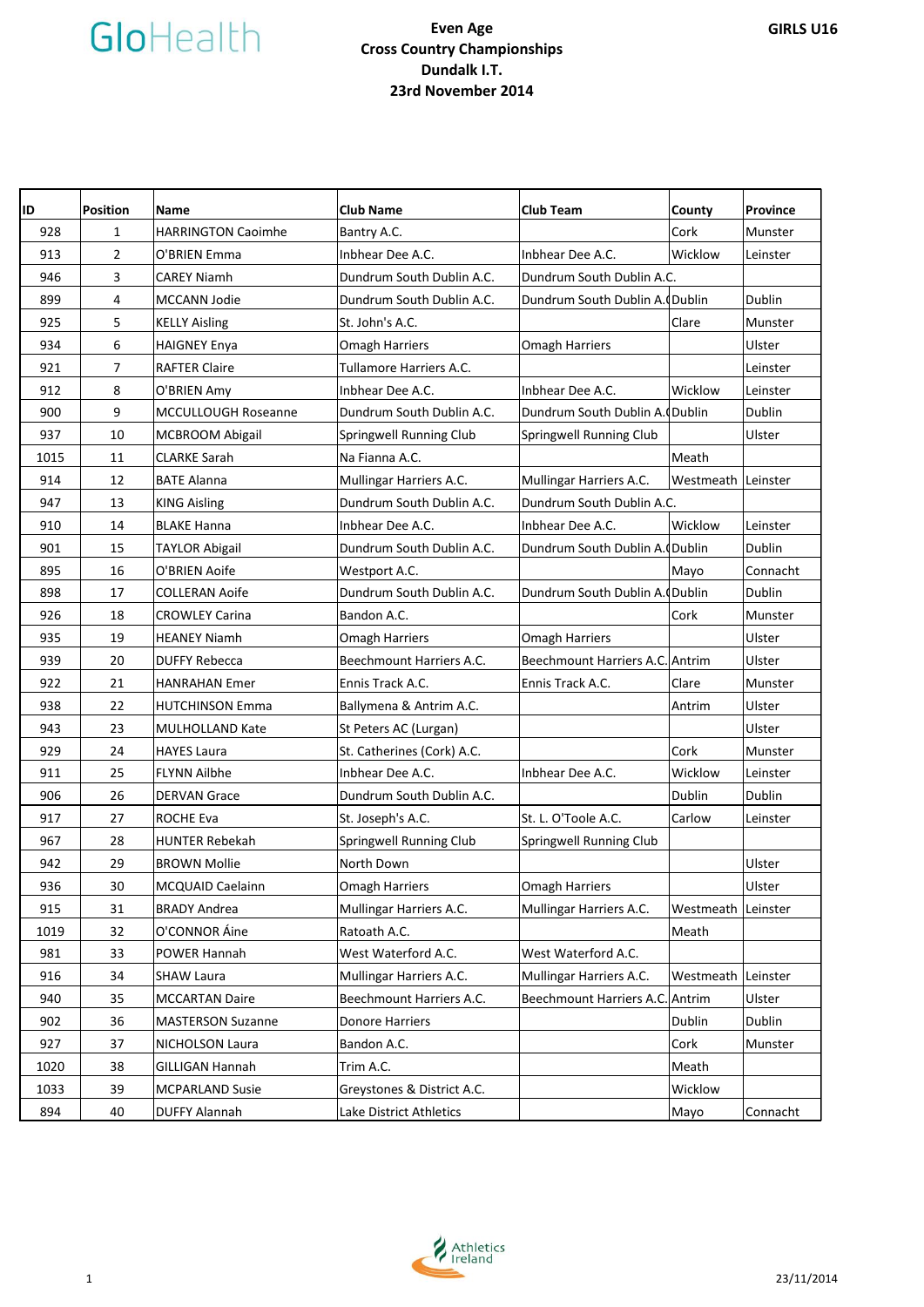# GloHealth

## **Even Age Cross Country Championships Dundalk I.T. 23rd November 2014**

| ID   | <b>Position</b> | <b>Name</b>              | <b>Club Name</b>              | <b>Club Team</b>                 | County    | <b>Province</b> |
|------|-----------------|--------------------------|-------------------------------|----------------------------------|-----------|-----------------|
| 933  | 41              | <b>MAHONY Aoife</b>      | Lios Tuathail A.C.            |                                  |           | Munster         |
| 948  | 42              | <b>MCDONALD Eimear</b>   | Ennis Track A.C.              | Ennis Track A.C.                 | Clare     |                 |
| 1030 | 43              | <b>BROWNE Richael</b>    | Greystones & District A.C.    |                                  | Wicklow   |                 |
| 1014 | 44              | <b>REIDY Martha</b>      | Fr. Murphy A.C.               |                                  | Meath     |                 |
| 905  | 45              | <b>BYRNE Sadhbh</b>      | Dundrum South Dublin A.C.     |                                  | Dublin    | Dublin          |
| 907  | 46              | GRIFFIN Mikaela          | Templeogue A.C.               |                                  | Dublin    | Dublin          |
| 965  | 47              | <b>BRENNAN Molly</b>     | Springwell Running Club       | Springwell Running Club          |           |                 |
| 953  | 48              | <b>KEANE Aine</b>        | Kilmurray/Ibrick/N.Clare A.C. | Kilmurray/Ibrick/N.Clare A Clare |           |                 |
| 892  | 49              | <b>SHEEHY Aoife</b>      | Galway City Harriers A.C.     |                                  | Galway    | Connacht        |
| 968  | 50              | <b>MCKINNEY Aine</b>     | Springwell Running Club       | Springwell Running Club          |           |                 |
| 919  | 51              | <b>DUFFY Nicola</b>      | Dunboyne A.C.                 |                                  | Meath     | Leinster        |
| 983  | 52              | <b>SHANLEY Dairina</b>   | West Waterford A.C.           | West Waterford A.C.              |           |                 |
| 959  | 53              | <b>FIDGEON Daria</b>     | Mullingar Harriers A.C.       | Mullingar Harriers A.C.          | Westmeath |                 |
| 889  | 54              | <b>KENNY Aisling</b>     | Athenry A.C.                  |                                  | Galway    | Connacht        |
| 888  | 55              | <b>YEATES Anna</b>       | Swinford A.C.                 | Swinford A.C.                    | Mayo      | Connacht        |
| 963  | 56              | <b>OWENS Morgan</b>      | <b>Omagh Harriers</b>         | <b>Omagh Harriers</b>            |           |                 |
| 993  | 57              | O'FLYNN Christine        | Carriag-Na-Bhfear A.C.        |                                  | Cork      |                 |
| 1024 | 58              | <b>CARROLL Erica</b>     | Moyne A.C.                    |                                  | Tipperary |                 |
| 931  | 59              | <b>MOLLOY Fiona</b>      | Nenagh Olympic A.C.           |                                  | Tipperary | Munster         |
| 890  | 60              | LEE Shannen              | Athenry A.C.                  |                                  | Galway    | Connacht        |
| 990  | 61              | <b>CATNEY Rioghnach</b>  | Beechmount Harriers A.C.      | Beechmount Harriers A.C. Antrim  |           |                 |
| 945  | 62              | <b>KIERNAN Enya</b>      | Inny Vale A.C.                |                                  |           | Ulster          |
| 976  | 63              | <b>DUNNE Katie</b>       | Tullamore Harriers A.C.       | Tullamore Harriers A.C.          |           |                 |
| 979  | 64              | <b>DWYER Caoimhe</b>     | West Waterford A.C.           | West Waterford A.C.              |           |                 |
| 886  | 65              | <b>HYNES Alice</b>       | Swinford A.C.                 | Swinford A.C.                    | Mayo      | Connacht        |
| 949  | 66              | <b>POWER Katie</b>       | Ennis Track A.C.              | Ennis Track A.C.                 | Clare     |                 |
| 972  | 67              | <b>NOLAN Chloe</b>       | St. L. O'Toole A.C.           | St. L. O'Toole A.C.              | Carlow    |                 |
| 958  | 68              | <b>CRONIN Ellen</b>      | Mullingar Harriers A.C.       | Mullingar Harriers A.C.          | Westmeath |                 |
| 989  | 69              | <b>STRANGE Lauren</b>    | Ballymena & Antrim A.C.       |                                  | Antrim    |                 |
| 887  | 70              | <b>MULROY Eorna</b>      | Swinford A.C.                 | Swinford A.C.                    | Mayo      | Connacht        |
| 904  | 71              | NITHIGHEARNAIGH Eliza    | Donore Harriers               |                                  | Dublin    | Dublin          |
| 891  | 72              | <b>NALLY Laura</b>       | Galway City Harriers A.C.     |                                  | Galway    | Connacht        |
| 1016 | 73              | <b>NEARY Emma</b>        | Na Fianna A.C.                |                                  | Meath     |                 |
| 971  | 74              | <b>MURPHY Ciara</b>      | St. L. O'Toole A.C.           | St. L. O'Toole A.C.              | Carlow    |                 |
| 962  | 75              | MCCAUGHEY Aoibheann      | <b>Omagh Harriers</b>         | <b>Omagh Harriers</b>            |           |                 |
| 950  | 76              | POWER Shona              | Ennis Track A.C.              | Ennis Track A.C.                 |           |                 |
| 951  | 77              | <b>CAHILL Aine</b>       | Inbhear Dee A.C.              | Inbhear Dee A.C.                 | Wicklow   |                 |
| 994  | 78              | <b>WALSH Katie</b>       | Carriag-Na-Bhfear A.C.        |                                  | Cork      |                 |
| 1003 | 79              | <b>GALLAGHER Jessica</b> | Letterkenny A.C.              |                                  | Donegal   |                 |
| 978  | 80              | <b>RAFTER Niamh</b>      | Tullamore Harriers A.C.       | Tullamore Harriers A.C.          |           |                 |

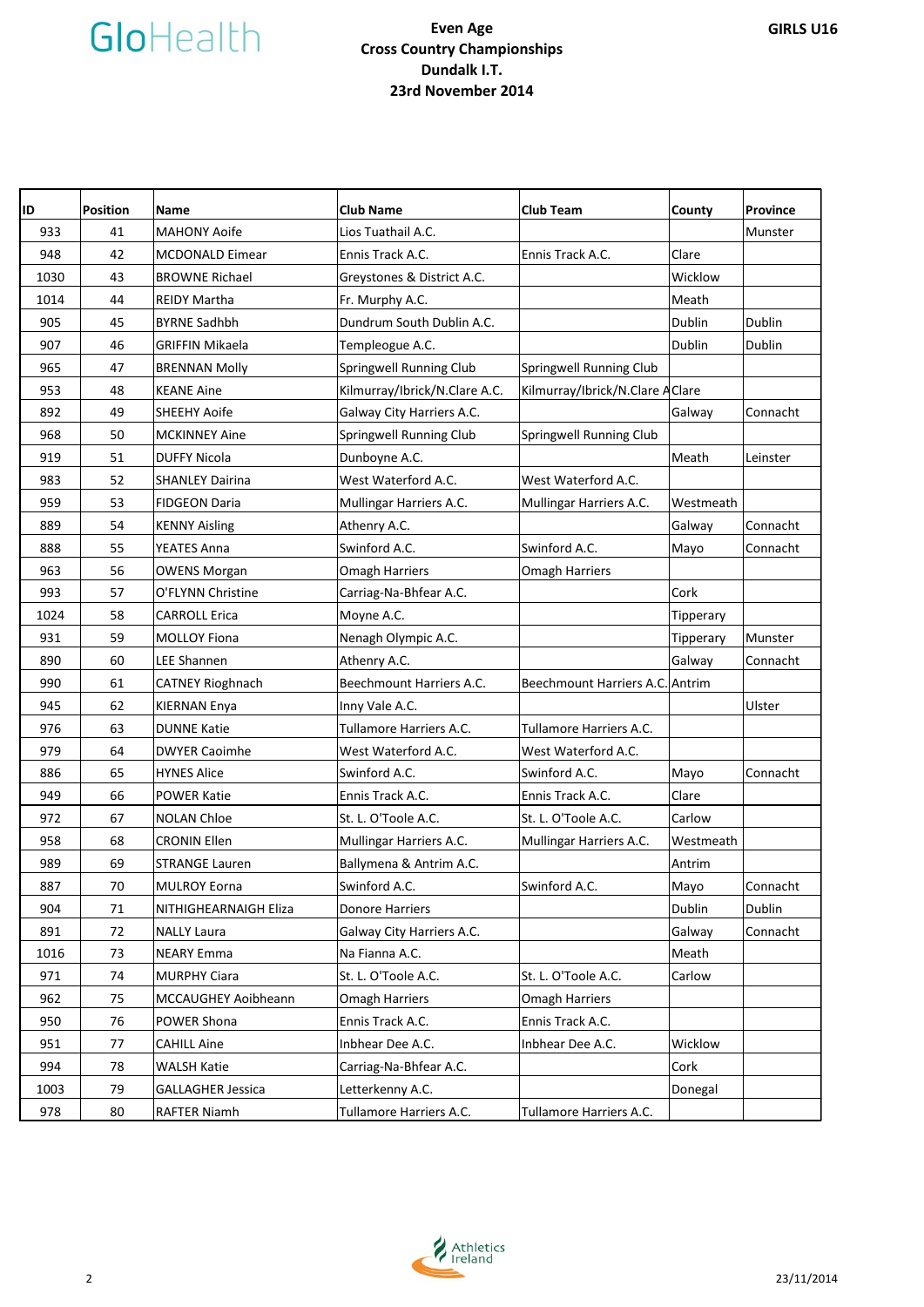

### **Even Age Cross Country Championships Dundalk I.T. 23rd November 2014**

| ID   | <b>Position</b>                | Name                                          | <b>Club Name</b>              | <b>Club Team</b>                 | County        | <b>Province</b> |
|------|--------------------------------|-----------------------------------------------|-------------------------------|----------------------------------|---------------|-----------------|
| 1004 | 81                             | <b>GALVIN Zara</b>                            | Letterkenny A.C.              |                                  | Donegal       |                 |
| 1010 | 82                             | <b>KING Aoife</b>                             | Galway City Harriers A.C.     |                                  | Galway        |                 |
| 1023 | 83                             | <b>KELLY Jean</b>                             | Dundrum A.C.                  |                                  | Tipperary     |                 |
| 964  | 84                             | <b>BEVERIDGE Ellie</b>                        | Springwell Running Club       | Springwell Running Club          |               |                 |
| 954  | 85                             | <b>KEANE Eimear</b>                           | Kilmurray/Ibrick/N.Clare A.C. | Kilmurray/Ibrick/N.Clare A Clare |               |                 |
| 980  | 86                             | <b>HALLOHAN Emma</b>                          | West Waterford A.C.           | West Waterford A.C.              |               |                 |
| 995  | 87                             | <b>LEAHY Caroline</b>                         | Midleton A.C.                 |                                  | Cork          |                 |
| 982  | 88                             | <b>POWER Hannah</b>                           | West Waterford A.C.           | West Waterford A.C.              |               |                 |
| 987  | 89                             | <b>MCGURK Claire</b>                          | Lagan Valley A.C.             |                                  | Antrim        |                 |
| 1002 | 90                             | <b>PENROSE Lauralee</b>                       | Finn Valley A.C.              |                                  | Donegal       |                 |
| 977  | 91                             | <b>HARTE Chloe</b>                            | Tullamore Harriers A.C.       | Tullamore Harriers A.C.          |               |                 |
| 1025 | 92                             | <b>DALY Roisin</b>                            | Moyne A.C.                    |                                  | Tipperary     |                 |
| 1021 | 93                             | CAREY Anna                                    | Clonmel A.C.                  |                                  | Tipperary     |                 |
| 1013 | 94                             | <b>GALVIN Ciara</b>                           | Dunshaughlin A.C.             |                                  | Meath         |                 |
| 997  | 95                             | O'SHEA Ellen                                  | Midleton A.C.                 |                                  | Cork          |                 |
| 996  | 96                             | O'BRIEN Norah                                 | Midleton A.C.                 |                                  | Cork          |                 |
| 1012 | 97                             | <b>CULLEN Grainne</b>                         | Bohermeen A.C.                |                                  | Meath         |                 |
| 909  | 98                             | <b>DOWNES Mollie</b>                          | Templeogue A.C.               |                                  |               | Dublin          |
| 1022 | 99                             | O'NEILL Ciara                                 | Clonmel A.C.                  |                                  | Tipperary     |                 |
| 960  | 100                            | <b>GAFFNEY Caoimhe</b>                        | Mullingar Harriers A.C.       | Mullingar Harriers A.C.          | Westmeath     |                 |
| 1026 | 101                            | <b>DALY Katie</b>                             | Mullingar Harriers A.C.       |                                  | Westmeath     |                 |
| 998  | 102                            | <b>HAYES Caoimhe</b>                          | St. Catherines (Cork) A.C.    |                                  | Cork          |                 |
| 999  | 103                            | <b>TREARTY Julie</b>                          | Cranford A.C.                 |                                  | Donegal       |                 |
| 970  | 104                            | LONG Clodagh                                  | St. L. O'Toole A.C.           | St. L. O'Toole A.C.              | Carlow        |                 |
| 974  | 105                            | <b>BYRNE Martina</b>                          | Tullamore Harriers A.C.       | Tullamore Harriers A.C.          |               |                 |
| 1005 | 106                            | <b>MCFADDEN Shauna</b>                        | Letterkenny A.C.              |                                  | Donegal       |                 |
| 955  | 107                            | <b>SHANNON Elaine</b>                         | Kilmurray/Ibrick/N.Clare A.C. | Kilmurray/Ibrick/N.Clare A Clare |               |                 |
| 1027 | 108                            | <b>KENNEDY Caitriona</b>                      | Mullingar Harriers A.C.       |                                  | Westmeath     |                 |
| 1032 | 109                            | <b>GOMEZ ROMERO Irene</b>                     | Greystones & District A.C.    |                                  | Wicklow       |                 |
| 966  | 110                            | <b>FOUNTAIN Amy</b>                           | Springwell Running Club       | Springwell Running Club          |               |                 |
| 984  | 111                            | <b>WYLEY Rachel</b>                           | West Waterford A.C.           | West Waterford A.C.              |               |                 |
| 973  | 112                            | <b>COYLE Aoife</b>                            | Swinford A.C.                 | Swinford A.C.                    | Mayo          |                 |
| 1018 | 113                            | <b>GANNON Niamh</b>                           | Ratoath A.C.                  |                                  | Meath         |                 |
| 956  | 114                            | <b>HOGAN Sinead</b>                           | Kilmurray/Ibrick/N.Clare A.C. | Kilmurray/Ibrick/N.Clare A.C.    |               |                 |
| 961  | 115                            | <b>HAIGNEY Aoibh</b>                          | <b>Omagh Harriers</b>         | <b>Omagh Harriers</b>            |               |                 |
|      |                                |                                               |                               |                                  |               |                 |
|      |                                | <b>Club Team Points</b>                       |                               |                                  |               |                 |
|      | Place                          | Club                                          | <b>Positions</b>              |                                  | <b>Points</b> |                 |
|      | $\mathbf{1}$<br>$\overline{2}$ | Dundrum South Dublin A.C.<br>Inbhear Dee A.C. | 3, 4, 9, 13                   |                                  | 29            |                 |
|      | 3                              | Omagh Harriers                                | 2, 8, 14, 25<br>6, 19, 30, 56 |                                  | 49<br>111     |                 |
|      | 4                              | Mullingar Harriers A.C.                       | 12, 31, 34, 53                |                                  | 130           |                 |



**GIRLS U16**